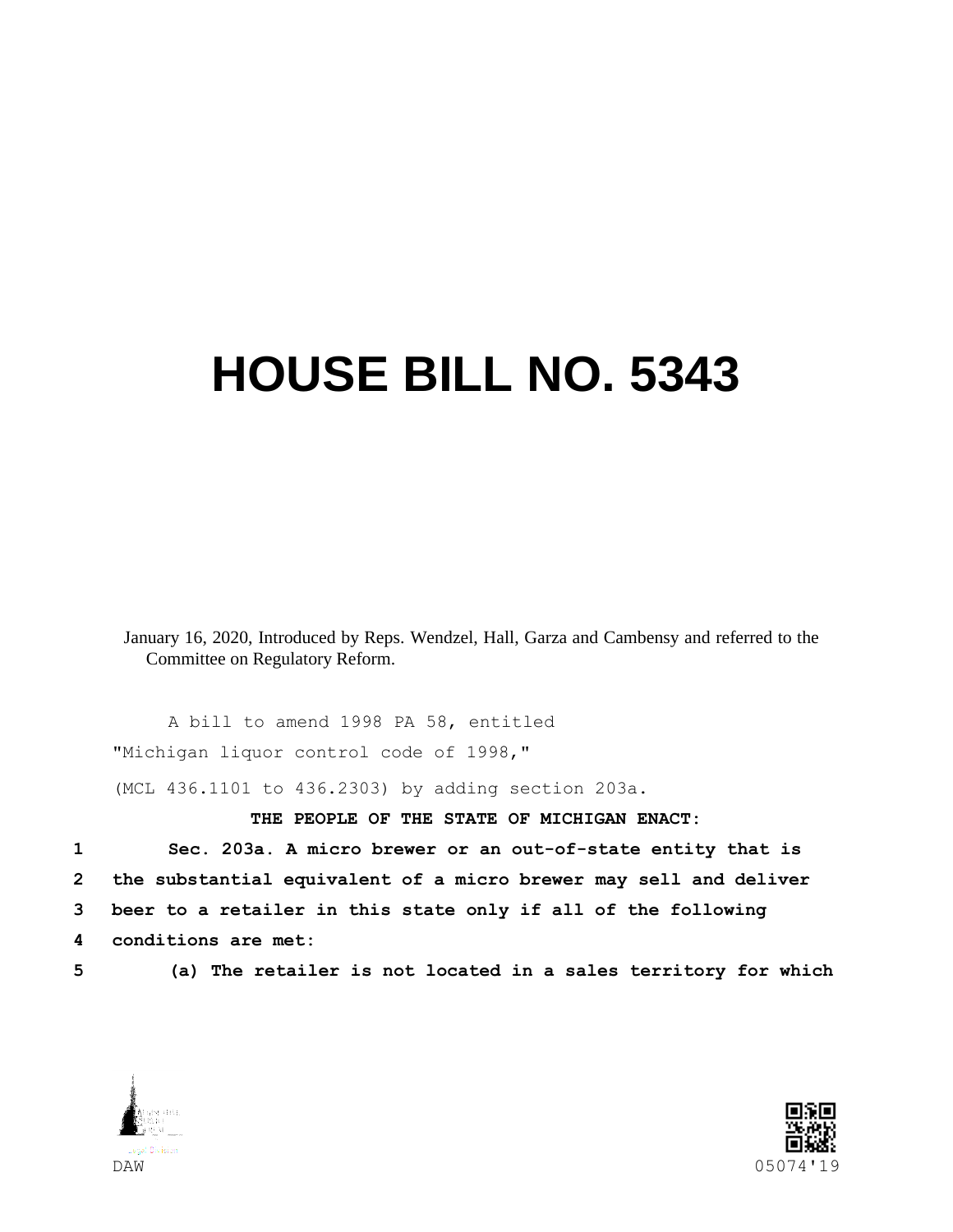**the micro brewer or out-of-state entity that is the substantial equivalent of a micro brewer has granted exclusive sales rights to a wholesaler under sections 401 and 403 for the sale of any brand or brands of beer produced by the micro brewer or out-of-state entity that is the substantial equivalent of a micro brewer.**

 **(b) The beer is sold and delivered by an employee of the micro brewer or out-of-state entity that is the substantial equivalent of a micro brewer, not an agent, and is transported and delivered using a vehicle owned by the micro brewer or out-of-state entity that is the substantial equivalent of a micro brewer.**

 **(c) The micro brewer or out-of-state entity that is the substantial equivalent of a micro brewer is in compliance with applicable state and federal law and applicable regulatory provisions of this act and rules promulgated by the commission under this act, including, but not limited to, those requirements related to each of the following:**

**(***i***) Employees that sell and deliver beer to retailers.**

**(***ii***) Vehicles used to deliver beer to retailers.**

**(***iii***) Price schedules and temporary price reductions.**

**(***iv***) 1976 IL 1, MCL 445.571 to 445.576.**

 **(d) The micro brewer or out-of-state entity that is the substantial equivalent of a micro brewer sells not more than 2,000 barrels of beer total per year. In determining the 2,000-barrel threshold under this subdivision, all brands and labels of a micro brewer or out-of-state equivalent of a micro brewer, whether sold to a wholesaler or a retailer in this state or outside of this state, must be combined. Sales to consumers on the licensed premises of the micro brewer or out-of-state entity that is the substantial equivalent of a micro brewer are not included in** 

DAW 05074'19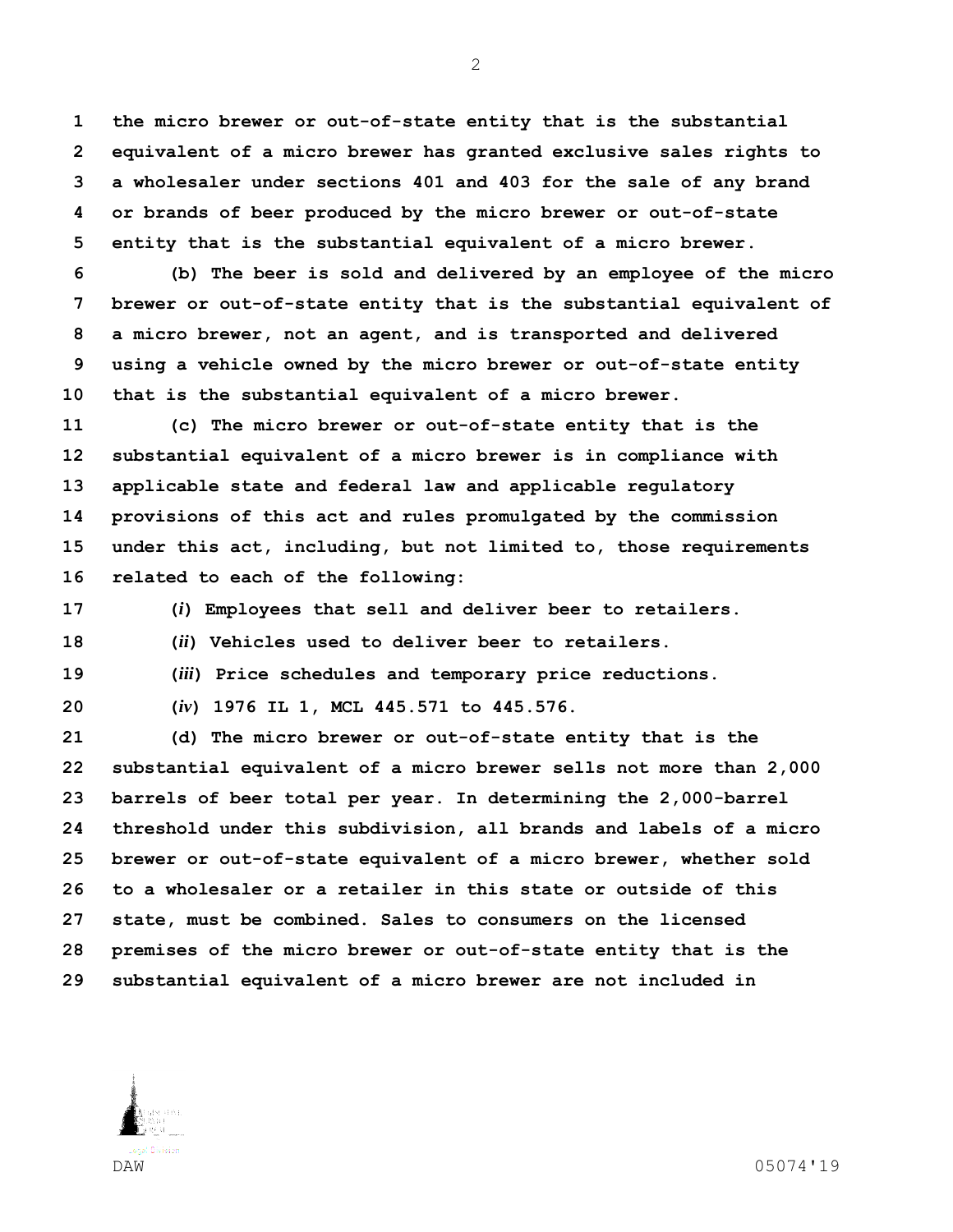**determining the 2,000-barrel threshold under this subdivision.** Enacting section 1. This amendatory act does not take effect unless all of the following bills of the 100th Legislature are enacted into law: (a) Senate Bill No.\_\_\_\_ or House Bill No. 5342 (request no. 04270'19). (b) Senate Bill No.\_\_\_\_ or House Bill No. 5344 (request no. 04270'19 a). (c) Senate Bill No.\_\_\_\_ or House Bill No. 5348 (request no. 04540'19). (d) Senate Bill No.\_\_\_\_ or House Bill No. 5354 (request no. 04747'19). 13 (e) Senate Bill No. or House Bill No. 5350 (request no. 05038'19). 15 (f) Senate Bill No. or House Bill No. 5349 (request no. 05039'19). 17 (g) Senate Bill No. or House Bill No. 5346 (request no. 05040'19). 19 (h) Senate Bill No. or House Bill No. 5345 (request no. 05041'19). (i) Senate Bill No.\_\_\_\_ or House Bill No. 5342 (request no. 05042'19). (j) Senate Bill No.\_\_\_\_ or House Bill No. 5355 (request no. 05075'19). (k) Senate Bill No.\_\_\_\_ or House Bill No. 5341 (request no. 05076'19). (*l*) Senate Bill No.\_\_\_\_ or House Bill No. 5347 (request no. 05077'19). (m) Senate Bill No.\_\_\_\_ or House Bill No. 5353 (request no.